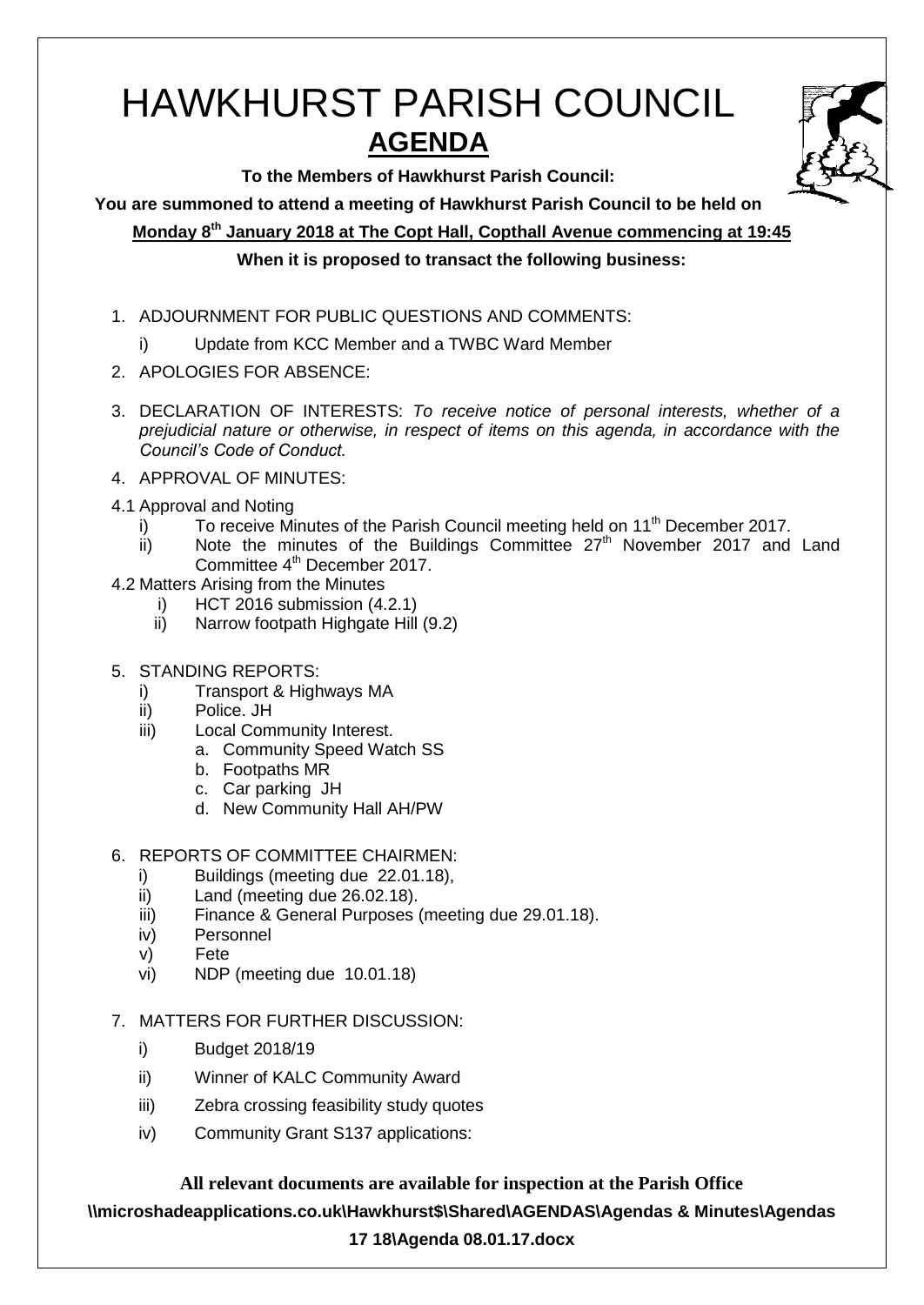- £100 to Scouts for delivering NDP leaflets
- £25 or £50 to Kent Tree and Pond Partnership
- £500 to Home-Start South West Kent
- 8. CORRESPONDENCE:
- 9. FINANCE:
- 10. PLANNING:
- 11. BURIAL & MEMORIAL:
- 12. NOTES & INFORMATION:
- 13. CONFIDENTIAL:

i) None

*Pursuant to section 1 (2) of the Public Bodies (Admission to Meetings) Act 1960 it is resolved that, because of the confidential nature of the business to be transacted, the public and the press leave the meeting during consideration of the following items:*

#### 14. CLOSURE:

Nicole Godwin, Clerk to the Parish Council

| Agenda Item 9: Correspondence |  |  |
|-------------------------------|--|--|
|-------------------------------|--|--|

|   | Agonad Rom 9. Concepting Rome |                                          |                                                                                                     |  |
|---|-------------------------------|------------------------------------------|-----------------------------------------------------------------------------------------------------|--|
|   | Date<br>Received              | From                                     | Subject                                                                                             |  |
|   | 18.12.17                      | Kent Tree and<br><b>Pond Partnership</b> | Request for donation of £25 or £50 and offer of training courses.                                   |  |
|   | 20.12.17                      | <b>KALC</b>                              | <b>Local Government Finance Settlement</b>                                                          |  |
| 3 | 21.12.17                      | <b>KALC</b>                              | Lord Lieutenant of Kent's invitation to Kent Civic Service 20 March<br>2018 at Canterbury Cathedral |  |

#### Agenda Item 10: Finance. INCOME AND EXPENDITURE DECEMBER 2017

| Accounts for payment                                         | £ | 598.46    |
|--------------------------------------------------------------|---|-----------|
| Payment received                                             | £ | 914.53    |
| <b>Net Expenditure</b>                                       | £ | 316.07    |
| <b>Cambridge &amp; Counties</b><br><b>Cambridge Building</b> | £ | 76,141.95 |
| Society                                                      | £ | 75,088.42 |
| <b>Lloyds Current</b>                                        | £ | 10,001.00 |
| <b>Lloyds Access Reserve</b>                                 | £ | 70,668.74 |
| <b>Petty Cash</b>                                            | £ | 13.41     |

10.1 Agreement to pay payments schedule.

10.2 Account reconciliation and petty cash check.

**All relevant documents are available for inspection at the Parish Office \\microshadeapplications.co.uk\Hawkhurst\$\Shared\AGENDAS\Agendas & Minutes\Agendas 17 18\Agenda 08.01.17.docx**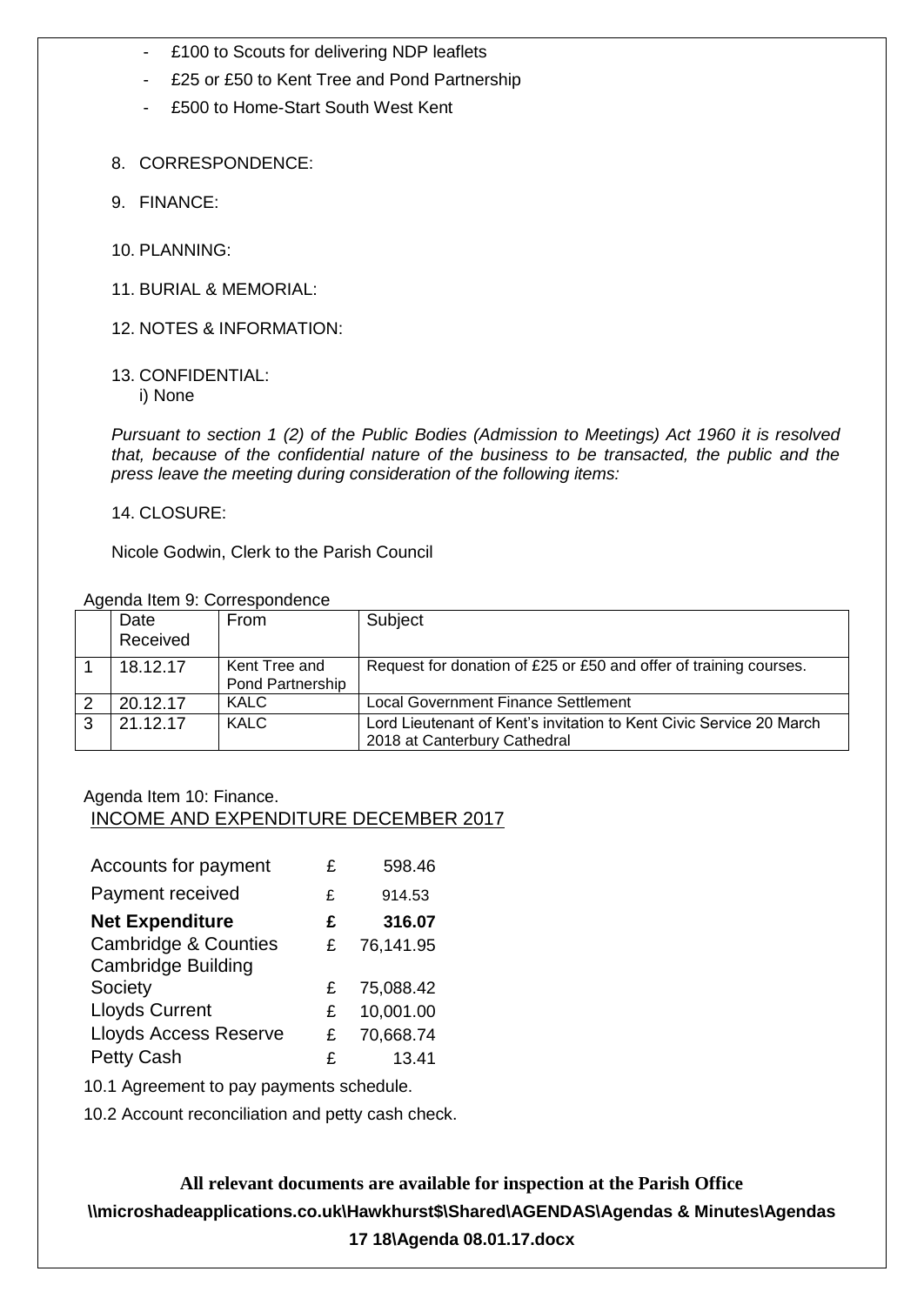| Agenda Item 11: Planning              |                                                   |                                                                         |                                                                                                                         |
|---------------------------------------|---------------------------------------------------|-------------------------------------------------------------------------|-------------------------------------------------------------------------------------------------------------------------|
| 11.1 Planning & Highways Information: |                                                   |                                                                         |                                                                                                                         |
| Ref. No.                              | Proposal                                          | Location                                                                | Comments                                                                                                                |
| <b>NDP</b>                            | Referendum                                        | <b>Hawkhurst Parish</b>                                                 | Timetable leading up to<br>Polling Day Thursday 8 <sup>th</sup>                                                         |
|                                       |                                                   |                                                                         | February 2018.                                                                                                          |
| <b>NDP</b>                            | Neighbourhood Plan<br>Area Designation            | Lamberhurst                                                             | Decision of TWBC                                                                                                        |
| Phone box                             | <b>British Telecom</b>                            | Junction of Heartenoak<br>Road and Cranbrook<br>Road                    | Request fro clearance of<br>glass. Box due to be<br>removed.                                                            |
| <b>KCC</b>                            | <b>Mineral Sites Plan</b>                         | <b>Kent County</b>                                                      | <b>Consultation closes</b><br>29.03.2018                                                                                |
| Tree                                  | Protect 13 Oaks and all                           | Stream Hill Farm,                                                       | Hungershole Wood and                                                                                                    |
| Preservation<br>Order                 | native trees.                                     | <b>Stream Lane</b>                                                      | land adjacent Conghurst<br>Lane                                                                                         |
| <b>KCC Highways</b>                   | <b>Position Concerning</b><br>growth in Hawkhurst | A229/A268 junction                                                      | Impact on this junction of<br>growth in Hawkhurst and<br>business case for<br>retention/enhancement of<br>bus services. |
| South East Water                      | New Water Main<br>installation                    | 102 metres High Street<br>between fork junctions<br>with Slip Mill Lane | From Monday 8 January<br>for 6 weeks                                                                                    |
| <b>Ticehurst NDP</b>                  | <b>Regulation 14</b><br>consultation              | <b>Ticehurst</b>                                                        | Consultation from Jan 2 <sup>nd</sup><br>to Feb 14 <sup>th</sup> 2018                                                   |

11.2 Planning TWBC Approved:

| Ref           | Proposal                                 | Location           | Comments/Valid              |
|---------------|------------------------------------------|--------------------|-----------------------------|
| 17/03349/FULL | Demolition of garage and erection of     | Random             | Landscape scheme            |
|               | replacement garage and new entrance      | Acres, Slip        | including hawthorn, field   |
|               | gates                                    | Mill Lane          | maple and holly to be       |
|               |                                          |                    | submitted prior to start of |
|               |                                          |                    | works.                      |
| 17/04013/TCA  | Tree in Conservation Area - fell one fir | Padmore            |                             |
|               |                                          | <b>Stream Lane</b> |                             |
| 17/03543/FULL | Retention of woodland cabin              | <b>St Ronans</b>   |                             |
|               |                                          | School,            |                             |
|               |                                          | <b>Water Lane</b>  |                             |
| 17/03430/FULL | 2 storey side extension and loft         | 3 Bokes            |                             |
|               | conversion with rear roof extension      | Farm               |                             |
|               |                                          | Cottages,          |                             |
|               |                                          | Horns Hill         |                             |

## 11.3 Planning TWBC Refused:

| Ref. No.      | Proposal             | Location                           | Comments/Valid                                                                                                                                                                                                                                                                                                   |
|---------------|----------------------|------------------------------------|------------------------------------------------------------------------------------------------------------------------------------------------------------------------------------------------------------------------------------------------------------------------------------------------------------------|
| 17/03660/FULL | Replacement dwelling | Green Lawns,<br><b>Stream Lane</b> | The proposed development by reason<br>of its size and design would appear<br>significantly more obtrusive in the<br>landscape than the existing dwelling<br>and would be out of character in the<br>locality and harmful to the character<br>and appearance of the Area of<br><b>Outstanding Natural Beauty.</b> |

11.4 Planning Applications received:

[TWBC Planning Portal](http://www.tunbridgewells.gov.uk/residents/planning/planning-application-search)

**All relevant documents are available for inspection at the Parish Office \\microshadeapplications.co.uk\Hawkhurst\$\Shared\AGENDAS\Agendas & Minutes\Agendas 17 18\Agenda 08.01.17.docx**